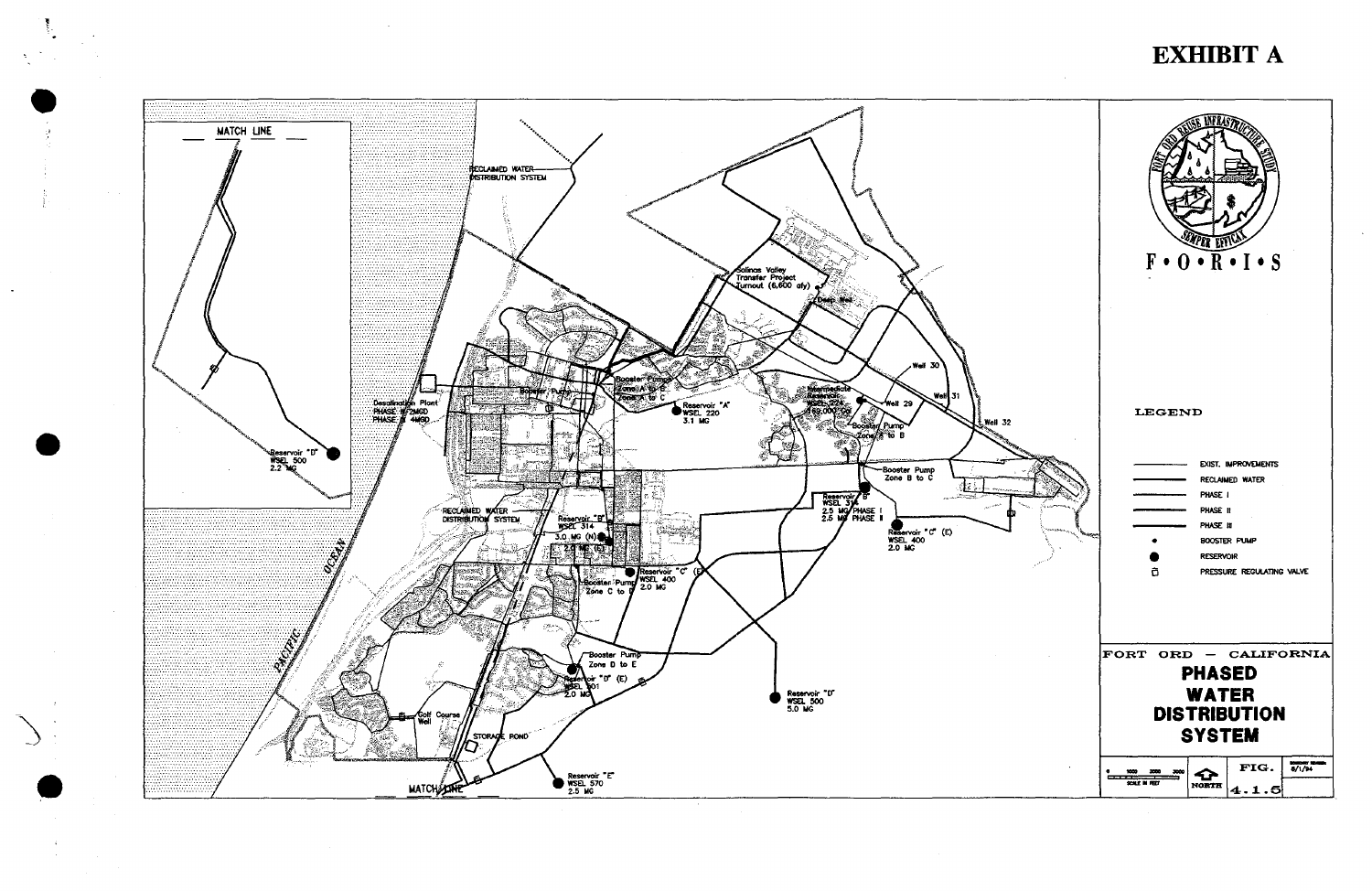

# **EXHIBIT B**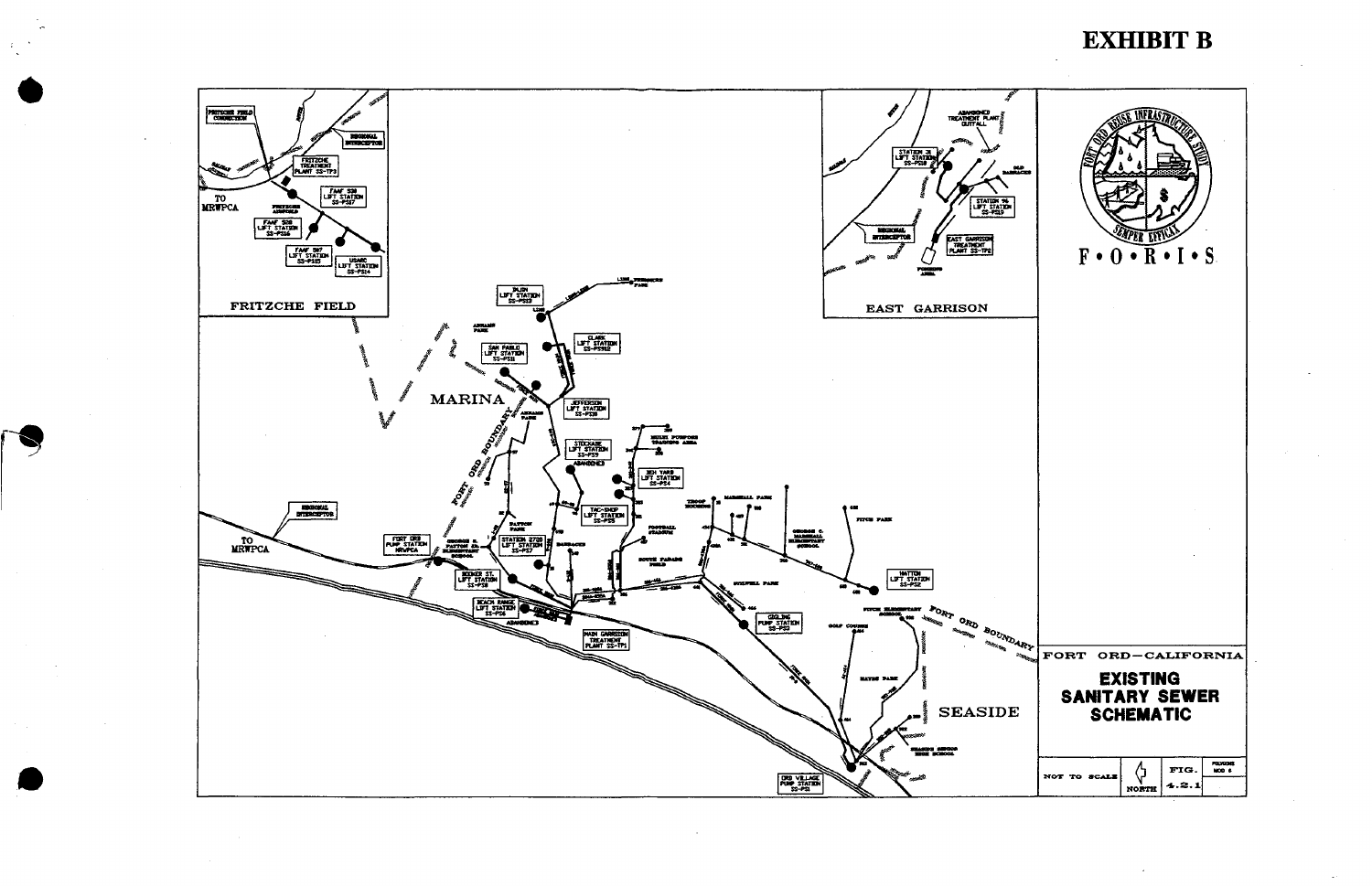### EXHIBIT C MEDIATORS

 $\hat{\mathbf{r}}$ 

Dick Milbrodt Leon Panetta Lt. Gen. Ret. James Moore Don Owen Frank Dimick John Gregg Anne Schneider

 $\sim 10$ 

 $\mathcal{L}_{\text{max}}$  and  $\mathcal{L}_{\text{max}}$  . The  $\mathcal{L}_{\text{max}}$ 

**12400\019\FORA\190-FOl 1.016:010898/11** 





•

 $\bar{\beta}$ 

 $\bar{z}$ 

•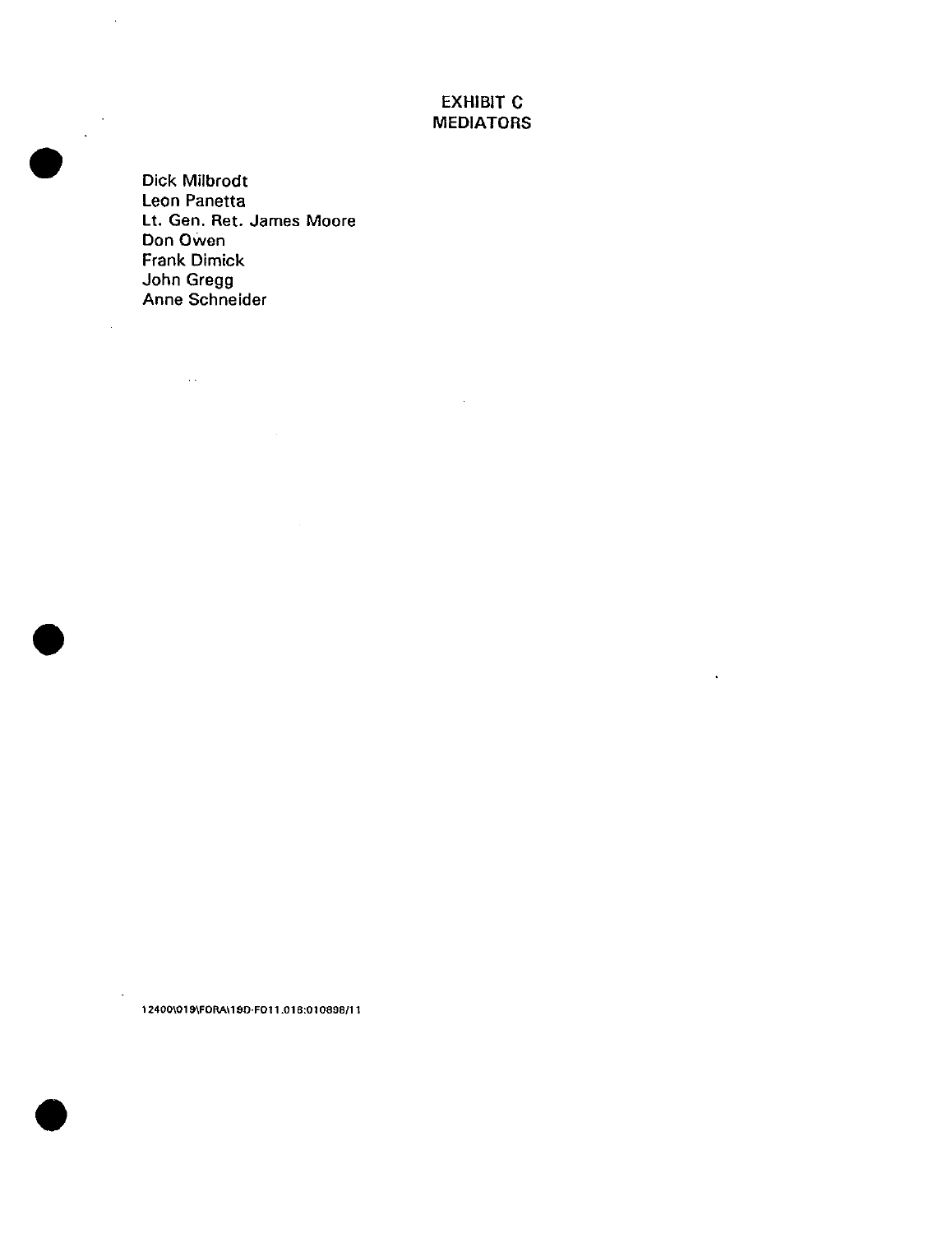#### CITIES, COUNTIES, & OTHER AGENCIES Title 5

*·chapter 12, added as Chapter ll, Municipal Services and Functions, by Stats.1978, c. 960, p. 2961,* § *1, was renumbered Chapter 12 and amended by Stats.I980, c. 676,* § *131.* 

#### § 54980. Definitions

**1** I

As used in this chapter:

(a) "Legislative body" means the board of supervisors in the case of a county or a city and county, the city council or board of trustees in the case of a city, and the board of directors or other governing body in the case of a district.

(b) "Local agency" means any county, city, city and county, or public district which provides or has authority to provide or perform municipal services or functions.

(c) "Municipal services or functions" includes, but is not limited to, firefighting, police, ambulance, utility services, and the improvement, maintenance, repair, and operation of streets and highways.

(Added by Stats.l978, c. 960, p. 2121, § 1.)

#### **Historical and Statutory Notes**

i Former § 54980, added by Stats.1957, c. 4736, § 34. See Government Code § 56000 et <sup>1</sup> consideration. **1382, p. 2716, § 1, relating to district bound- seq.** ! · **aries, was repealed by Stats.l965, c. 2043, p.** (Added by Stats.l978. c. 960, r

#### **Fonns**

**See West's California Code Forms, Government.** 

#### **Law Review and Journal Commentaries**

**Decline of emergency medical services coor**with counties over illusory ambulance monopo-**Hes. Byron K Toma, 23 Sw.U.L.Rev.** *285* **<sup>t</sup>**

#### **Library References**

**Municipal Corporations** ~226. WESTLAW Topic No. 268. **C.J.S. Municipal Corporations§ 976 et seq.** 

#### **Notes of Decisions**

**Paramedics 1** 

**lance services was immune from antitrust liabil· ity under the state action doctrine, provision of emergency service is a traditional municipal function. Mercy-Peninsula Ambulance, Inc. v. San Mateo County, N.D.Cal.l984, 592 F.Supp.**  956, affirmed 791 F.2d 755.

**1. Paramedics** 

**For purposes of determining whether county's program of certifying paramedics for ambu-**

#### § 54981. Contracts for municipal services

The legislative body of any local agency may contract with any other local agency for the performance by the latter of municipal services or functions within the territory of the former.

(Added by Stats.l978, c. 960, p. 2121, § 1.)

190

#### MUNICIPAL SERVICES Div. 2

**Hist**  Former § 54981, added by **1382, p. 2716, § 1. relating to distribution** aries, was repealed by Stats.196

### $§$  54981.7. Indian tribe **tion service**

A city or county may enter county to provide fire pr services for the Indian tri lands and territory adjacent **l be construed to alter or** *:* jurisdiction in Indian lands

I,

(Added by Stats.1996, c. 1085)

#### § 54982. **Consideration**

Any agreement entered i

#### H

**Former § 54982, added by 1382, p. 2716, § 1, relating to c aries, was repealed by Stats.196** 

### § 54983. Construction

Authority for entering construed as supplementi **agencies to enter into agr**  functions and shall not b< local agency to enter into or functions which it is p• account limit applicable

The amendments to th shall not apply to any age current term of any self entered into prior to that

(Added by Stats.1978, c. 960

 $\ddot{\phantom{a}}$ \$.·

~i

Former § 54983, added b 1382, p. 2716, § l, relating 1 **aries. was repealed by Stats.**  l: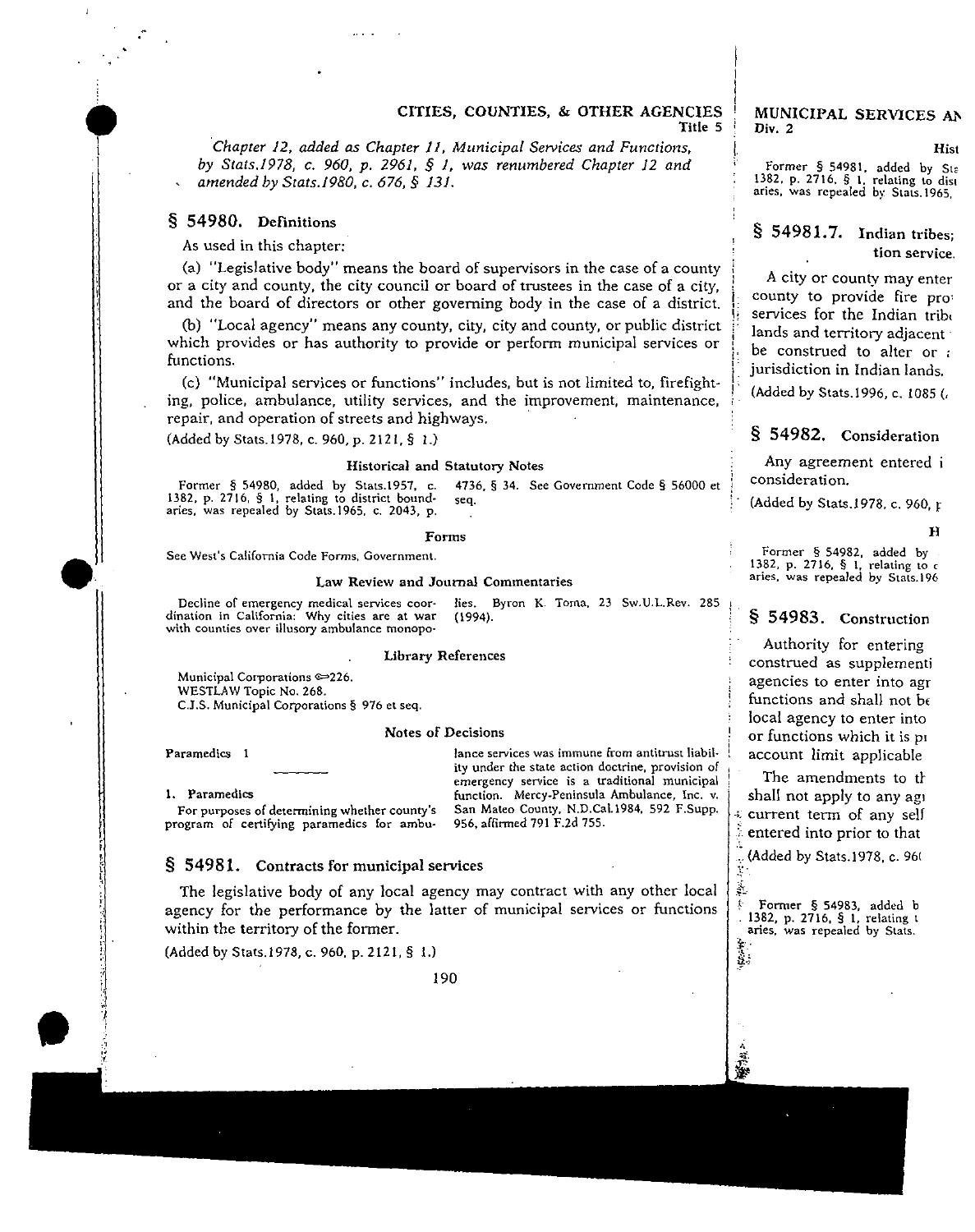### ES, & OTHER AGENCIES Title 5

Ħ

Services and Functions, nbered Chapter 12 and

いいは、いい、このことを、このことを、このことを、このことを、このことを、このことを、このことを、このことを、このことを、このことを、このことを、このことを、このことを、このことを、このことを、このこ sors in the case of a county istees in the case of a city, y in the case of a district. ad county, or public district orm municipal services or

is not limited to, firefightprovement, maintenance,

e Government Code § 56000 et

tries

 $\cdot$ 

Toma, 23 Sw.U.L.Rev. 285

immune from antitrust liabilaction doctrine, provision of ' is a traditional municipal 'eninsula Ambulance, Inc. v. N.D.Cal.1984, 592 F.Supp.  $3.2d$  755.

t with any other local services or functions #### MUNICIPAL SERVICES AND FUNCTIONS Div.  $2$

#### **Historical and Statutory Notes**

Former § 54981, added by Stats.1957, c. 4736, § 34. See Government Code § 56000 et 1382, p. 2716, § 1, relating to district boundseq. aries, was repealed by Stats.1965, c. 2043, p.

### § 54981.7. Indian tribes; fire protection services; police or sheriff protection services

A city or county may enter into a contract with an Indian tribe for the city or county to provide fire protection services and police or sheriff protection services for the Indian tribe either solely on Indian lands, or on the Indian lands and territory adjacent to those Indian lands. Nothing in this section shall be construed to alter or affect federal Public Law 280, relating to state jurisdiction in Indian lands.

(Added by Stats, 1996, c. 1085 (A.B.1762), § 1.)

### § 54982. Consideration

Any agreement entered into pursuant to this chapter shall be for valuable consideration.

(Added by Stats 1978, c. 960, p. 2121, § 1.)

#### **Historical and Statutory Notes**

Former § 54982, added by Stats.1957, c. 4736, § 34. See Government Code § 56000 et 1382, p. 2716, § 1, relating to district boundseq. aries, was repealed by Stats. 1965, c. 2043, p.

#### § 54983. Construction of authority granted

Authority for entering into agreements pursuant to this chapter shall be construed as supplementing existing authority for legislative bodies of local agencies to enter into agreements for the providing of municipal services and functions and shall not be construed as authorizing the legislative body of any local agency to enter into an agreement for the providing of municipal services or functions which it is prohibited to provide by law or which exceeds the force account limit applicable to the local agency contracting to receive services.

The amendments to this section which become effective January 1, 1981, shall not apply to any agreement which was made prior to that date nor to the current term of any self-renewing or renewable agreement which had been entered into prior to that date.

(Added by Stats.1978, c. 960, p. 2121, § 1. Amended by Stats.1980, c. 398, p. 781, § 1.)

#### Historical and Statutory Notes

Former § 54983, added by Stats.1957, c. 4736, § 34. See Government Code § 56000 et 1382, p. 2716, § 1, relating to district boundaries, was repealed by Stats.1965, c. 2043, p. seq.

§ 54983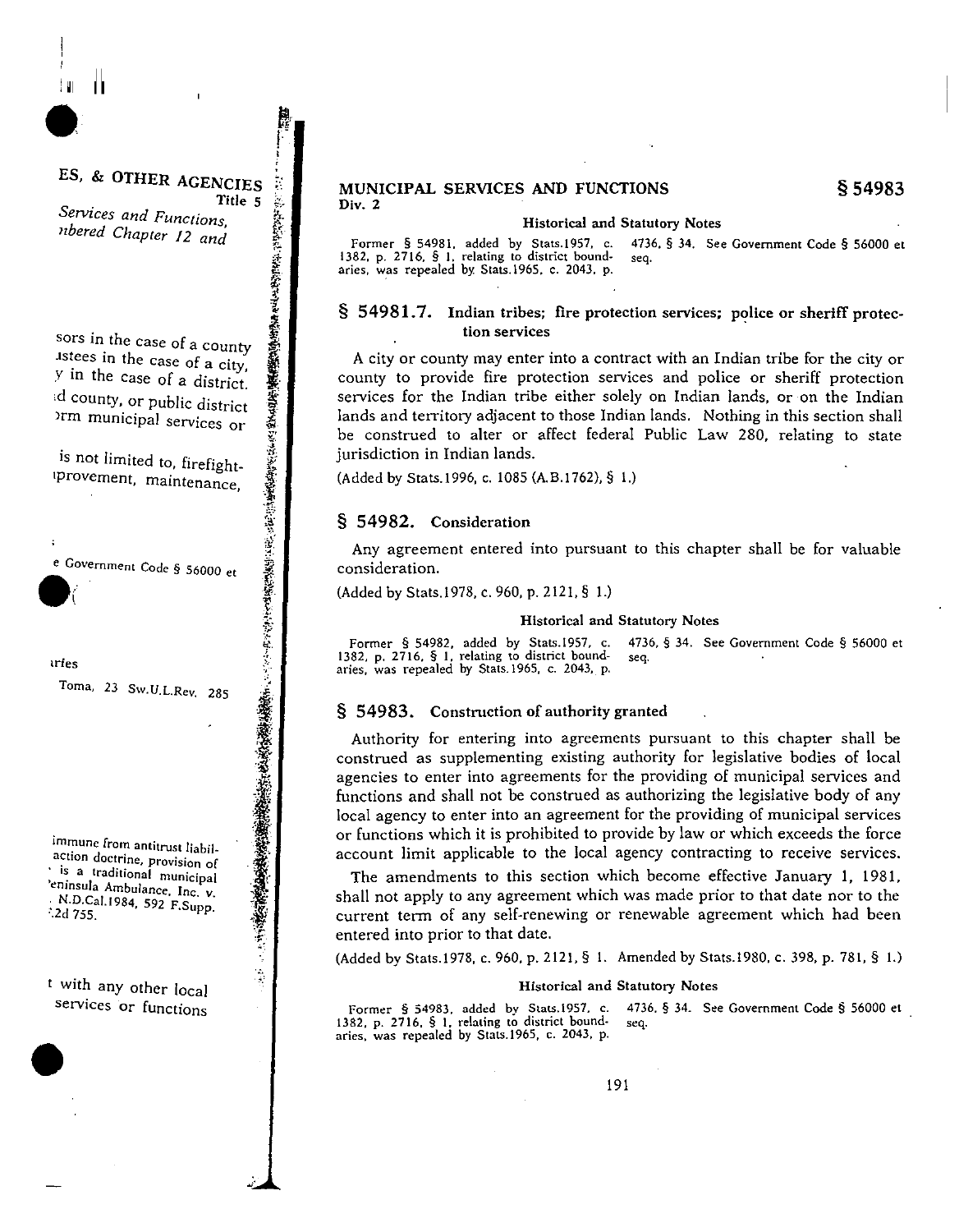#### EYHTRIT - 12 GOVERNMENT CODE SECTION 67679(a)(1)

### GOVERNMENT CODE

 $$67679$ 



T ČODE

zency with ermits and paragraph Under no nt with the

ur units on

dences not

r expansion

 $\mathbf{lit}$ nnec-

r change to onable costs

> $\ddot{\phantom{a}}$ المعارض والمرابط

าf its .' the

disposition

 $l, a'$ ale of t rided in this. nent" within that is . ۰0 t value or at ise to civilian ly satisfy all . the use and  $\cdot$ all follow the : pursuant to th and Safety,

3 section and a reasonable  $\overline{10n}$  over the : ity except for nt, servicing, e made to the ..

o this section. possonable  $r$  as a le of Lie sale.  $\frac{16 \text{ V} \cdot \text{C}}{2 \text{ cents made to}}$ net proceeds ind 50 percent

of the proceeds shall be retained by the board to help finance its responsibilities for the reuse of Fort Ord, unless otherwise agreed upon by the city or county with jurisdiction over the property and the board.

(3) The board shall transfer or lease all real or personal property received pursuant to this section and which is intended for public utility use within a reasonable period of time, consistent with the orderly and economical provision of utility services to the area of Fort Ord, under terms and conditions the board may determine.

(4) Notwithstanding any other paragraph of this subdivision, the board may retain real or personal property received pursuant to this section as long as both of the following occur:

(i) The board determines that retention of the property is necessary or convenient to carrying out the authority's responsibilities pursuant to law.

(ii) The board determines that its retention of the property will not cause significant financial hardship to the city or county with jurisdiction over the property.

(c) The board may mediate and resolve conflicts between local agencies concerning the uses of federal land to be transferred for public benefit purposes or other uses.

(d) The provisions of this title shall not preclude negotiations between the federal government and any local telecommunication, water, gas, electric, or cable provider for the transfer to any. • • • utility or provider of federally owned distribution systems and related facilities serving Fort Ord.

\* \* \* (e) This title shall not be construed to limit the rights of the California State University or the University of California to acquire, hold, and use real property at Fort Ord, including locating or developing educationally related or research oriented facilities on this property.

(f) Except for property transferred to the California State University, or to the University of California, and that is used for educational or research purposes, and except for property transferred to the California Department of Parks and Recreation, all property transferred from the federal government to any user or purchaser, whether public or private, shall be used only in a manner consistent with the plan adopted or revised pursuant to Section 67675.

(Added by Stats, 1994, c. 64 (S.B.899), § 1, eff. May 9, 1994. Amended by Stats. 1994, c. 1169 (S.B. 1600),  $§ 2.)$ 

### Historical and Statutory Notes

1994 Legislation

 $\epsilon$  .

The 1994 amendment of this section by c. 1169 (S.B. 1600) explicitly amended the 1994 addition of this section by c. 64 (S.B.899).

§ 67679. Basewide public capital facilities; identification; financing and construction; identification of significant local public capital facilities; construction or improvement; exceptions; assessments; financing districts; development fees :.

(a)(1) The board shall identify those basewide public capital facilities described in the Fort Ord Reuse Plan, including, but not limited to, roads, freeway ramps, air transportation facilities, and freight hauling and handling facilities; sewage and water conveyance and treatment facilities; school, library, and other educational facilities; and recreational facilities, that serve residents or will serve future residents of the base territory and could most efficiently or conveniently be planned, negotiated, financed, \* \* \* constructed, or repaired, remodeled, or replaced by the board to further the integrated future use of the base. The board shall undertake to plan for and arrange the provision of those facilities, including arranging for their financing and construction or repair, remodeling, or replacement. The board may plan, design, construct, repair, remodel, or replace and finance these public capital facilities, or delegate any of those powers to one or more member agencies. Notwithstanding any other provision of law, no permit or permission of any kind from any city or county shall be required for any project undertaken by the board pursuant to this section. 

(2) The board shall identify significant local public capital facilities, as distinguished from the basewide public capital facilities identified in the paragraph (1) which are described in the Fort Ord Reuse Plan. Local public capital facilities shall be the responsibility of the city or county with land use jurisdiction or the redevelopment agency if the facilities are located within an established project area and the board of the redevelopment agency determines that it will assume responsibility.  $\mathcal{L}^{\pm}$ 

(3) The board may construct or otherwise act to improve a local public capital facility only with the consent of the city or county with land use authority over the area where the facility is or will be located.

Additions or changes indicated by underline; deletions by asterisks  $***$ nnnar 970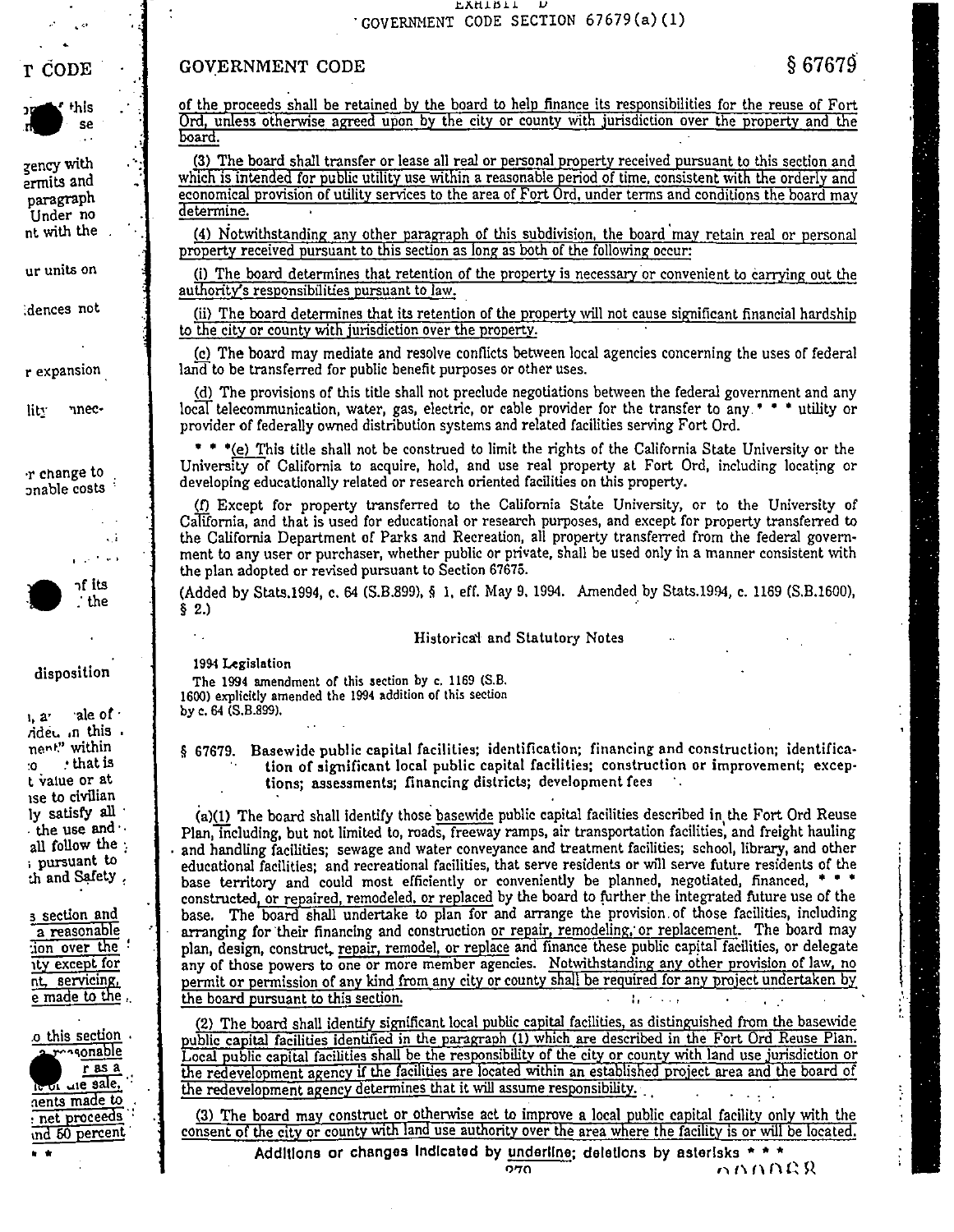## S 67679 GOVERNMENT CODE

A city or county or a local redevelopment agency may construct or otherwise act to improve a basewide public capital facility only with the consent of the board.

(b) If all or any portion of the Fritzsche Army Air Field is transferred to time City of Marina, the board shall not consider those portions of the air field that continue to be used as an airport to be basewide capital facilities, except with the consent of the legislative body of the city. If all or any portion of the two Army golf courses within the territory of Seaside are transferred to the City of Seaside, the board shall not consider those portions of the golf courses that continue in use as golf courses to be basewide capital facilities, except with the consent of the legislative body of the city.

(c) The board may seek state and federal grants and loans or other assistance to help fund public facilities.  $\sim 10^{11}$  km  $^{-1}$ 

(d) The board may, in any year, levy assessments, reassessments, or special taxes and issue bonds to finance these basewide public facilities in accordance with, and pursuant to, any of the following:.

(1) The Improvement Act of -1911 (Division 7 (commencing with Section 5000) of the Streets and Highways Code). **Carl Carl** 

(2) The Improvement Bond Act of 1915 (Division 10 (commencing with Section 8500) of the Streets and Highways Code).

(3) The Municipal Improvement Act of 1913 (Division 12 (commencing \vith Section 10000) of the Streets and Highways Code).

(4) The Benefit Assessment Act of 1982 (Chapter 6.4 (commencing with Section 54703)).

(5) The Landscape and Lighting Act of 1972 (Part 2 (commencing with Section 22500) of Division 15 of the Streets and Highways Code).

(6) The Integrated Financing District Act (Chapter 1.5 (commencing with. Section 53175) of Division 2 of Title 5).

(7) The Mello-Roos Communlty Facilities Act of 1982 (Chapter 2.5 (commencing \vith Section 533li) of Part 1 of Division 2 of Title 5).

(8) The Infrastructure Financing District Act (Chapter 2.8 (commencing with Section 53395) of Division 2 of Title 5).

(9) The Marks-Roos Local Bond Pooling Act of 1985 (Article 4 (commencing with Section 6584) of Chapter 5 of Division 7 of Title 1). ·

(10) The Revenue Bond Act of 1941 (Chapter 6 (commencing with Section 54300) of Division 2 of Title 5).

(11) ·Fire suppression assessments levied pursuant to Article 3.6 (commencing with Section 50078) of Chapter 1 of Part 1 of Division 1 of Title 5.  $\sim 10^{12}$ 

(12) The Habitat Maintenance Funding Act (Chapter 11 (commencing With Section 2900) of Division 3 of the Fish and Game Code). The first state of the fish and Game Code).

Notwithstanding any other provision of law, the board may create any of these financing districts within the area of Fort Ord to finance basewide public facilities without the consent of any city or county. In addition, until January 1, 2000, the board may, but is not obligated to create, within the area of Fort Ord, any of these financing districts which authorize financing for public services and may lery authorized assessments or special taxes in order to pass through funding for these services to the local agencies. Notwithstanding any other provision of law, no city or county with jurisdiction over any area of the base, whether now or in the future, shall create any land-based financing district or levy any assessment or tax secured by a lien on real property within the area of the base without the consent of the board, except that the city or county may create these financing districts for the purposes and subject to any financing limitations that may be specified in the capital improvement program prepared pursuant to Section 67675.

(e) The board may levy development fees on development projects within the area of the base. Any development fees shall comply with the requirements of Chapter 6 (commencing with Section 66000) of Division 1 of Title 5. No local agency shall issue any building permit for any development within the area of Fort Ord until the board has certified that all development fees that it has levied with respect to the development project have been paid or otherwise satisfied.

(Added by Stats.1994, c. 64 (S.B.899), § 1, err. May 9, 1994. Amended by Stats.1994, c. 1\_169 (S.B.l600),  $\frac{1}{2}$  3.)<sup>2</sup> .  $\frac{1}{2}$  .  $\frac{1}{2}$  . The set of  $\frac{1}{2}$  . The set of  $\frac{1}{2}$  is the set of  $\frac{1}{2}$  . The set of  $\frac{1}{2}$  is the set of  $\frac{1}{2}$  .

Additions or changes indicated by <u>underline</u>; deletions by asterisks \* \* \*<br>(1)(1)  $0.69$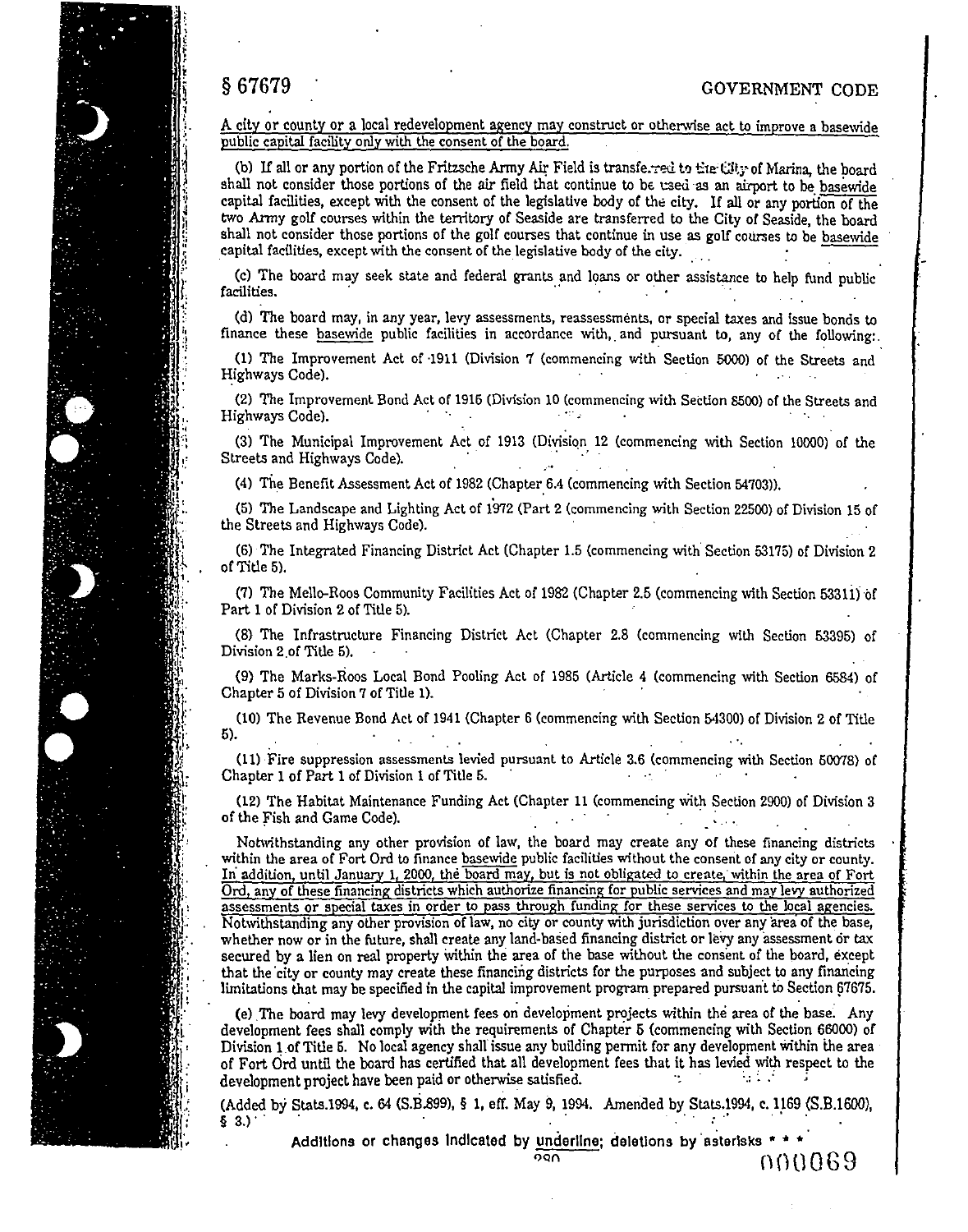### EXHIBIT "E"

### CALIFORNIA PUBLIC UTILITIES CODE SELECTED SECTIONS

### § 10101. Powers of municipality

There is granted to every municipal corporation of the State the right to construct, operate, and maintain water and gas pipes, mains and conduits, electric light and power lines, telephone and telegraph lines, sewers and sewer mains, all with the necessary appurtenances, across, along, in, under, over, or upon any road, street, alley, avenue or highway, and across, under, or over any railway, canal, ditch, or flume which the route of such works intersects, crosses, or runs along, in such manner as to afford security for life and property.

### § 10102. Restoration

•

•

 $\bullet$ 

A municipal corporation exercising its rights under this article shall restore the road, street, alley, avenue, highway, canal, ditch, or flume so used to its former state of usefulness as nearly as may be, and shall locate its use so as to interfere as little as possible, with other existing uses of a road, street, alley, avenue, highway, canal, ditch, or flume.

### § 10103. Agreement of other municipality

Before any municipal corporation uses any street, alley, avenue, or highway within any other municipal corporation, it shall request the municipal corporation in which the street, alley, avenue, or highway is situated to agree with it upon the location of the use and the terms and conditions to which the use shall be subject.

### § 10104. Action to establish terms and conditions of use

If the two municipal corporations are unable to agree on the terms and conditions and location of a use within three months after a proposal to do so, the municipal corporation proposing to use a street, alley, avenue, or highway may bring an action in the superior court of the county in which the street, alley, avenue, or highway is situated against the other municipal corporation to have the terms and conditions and location determined. The superior court may determine and adjudicate the terms and conditions to which the use of the street, avenue, alley, or highway shall be subject, and the location thereof, and upon the making of the final judgment the municipal corporation desiring to do so may enter and use